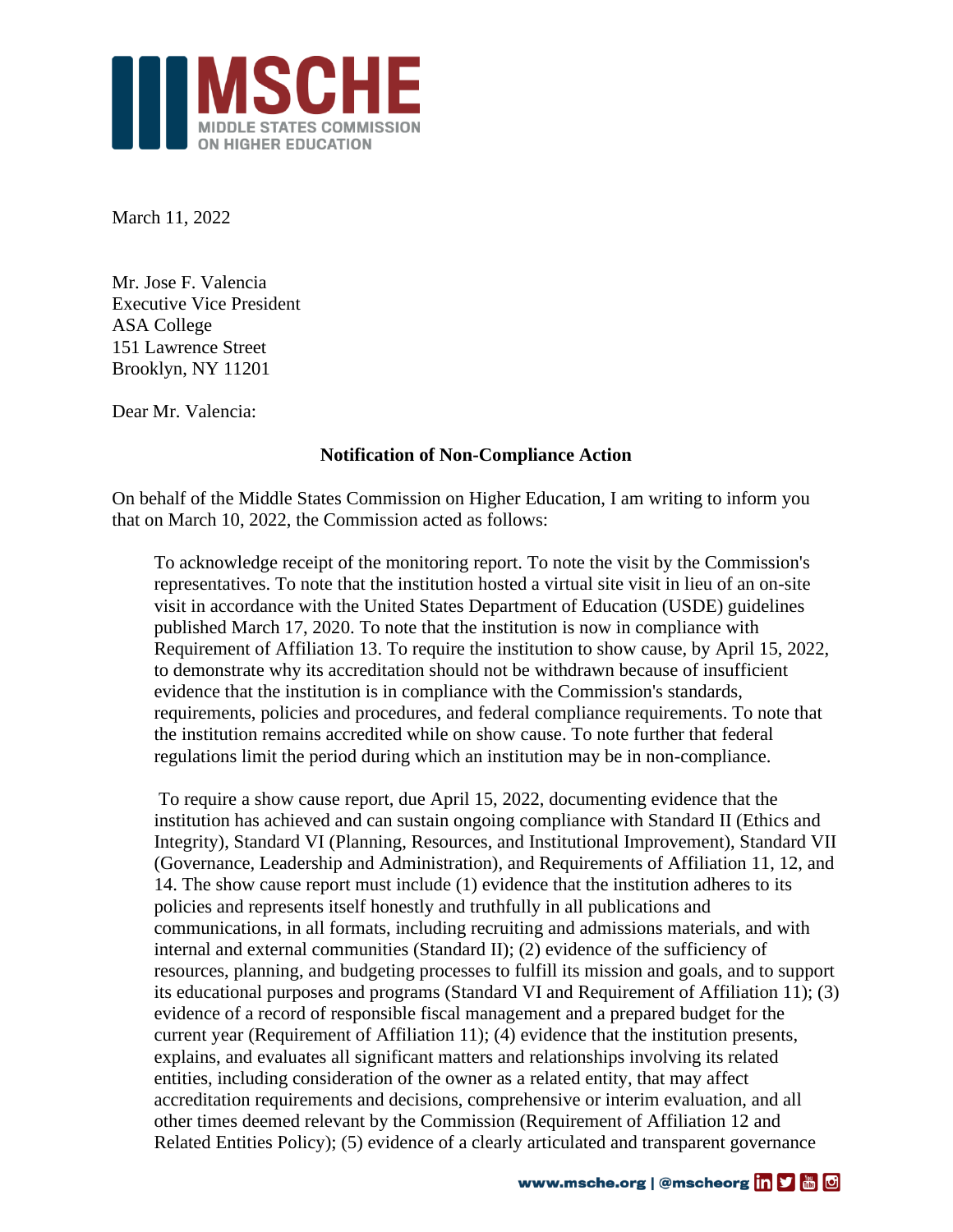## **IIIMSCHE**

structure that outlines roles, responsibilities, and accountability for decision-making by each constituency (Standard VII); (6) evidence that the institution's governance structure allows it to realize its stated mission and goals in a way that benefits the institution, its students and the constituencies it serves (Standard VII); (7) evidence that the institution's governing body is responsible for the quality and integrity of the institution and for ensuring that the institution's mission is being accomplished (Requirement of Affiliation 12); and (8) evidence that the institution and its governing body make freely available to the Commission accurate, fair, and complete information on all aspects of the institution and its operations (Requirement of Affiliation 14). To request the show cause report also provide (1) evidence of compliance with all applicable government laws and regulations, including regulations for all states where the institution operates (Requirement of Affiliation 5); (2) evidence of compliance with all applicable Commission policies and regulations (Standard II and Requirement of Affiliation 5); (3) evidence of a campus climate that fosters respect among all constituencies (Standard II); (4) evidence and documentation relating to the investigation of the New York State Division of Human Rights, New York City Commission on Human Rights, and any other investigations (Standard II); (5) evidence of comprehensive planning for facilities, infrastructure, and technology that is linked to the institution's strategic and financial planning processes (Standard VI); and (6) updated financial information relating to the institution's Heightened Cash Monitoring (HCM) status, including submission of the most recent external financial audit (Standard VI and Requirement of Affiliation 11). To request that the institution complete and submit for approval, by April 15, 2022, a comprehensive, implementable teach-out plan (Teach-Out Plans and Agreements Policy and Procedures). In accordance with Commission policy and federal regulations, the teach-out plan must provide for the equitable treatment of students to complete their education, if the Commission were to withdraw accreditation, and include any teach-out agreements that the institution has entered into or intends to enter into with another institution.

To direct a show cause visit following submission of the report. The purpose of the show cause visit is to verify the information provided in the show cause report and the institution's ongoing and sustainable compliance with the Commission's standards, requirements, policies and procedures, and federal compliance requirements. To direct a prompt Commission liaison guidance visit to discuss the Commission's expectations.

To note that the institution will be invited to present before the Commission when it meets to consider the institution's show cause report. To remind the institution that closures and relocations of additional locations require substantive change approval (Standard II and Substantive Change Policy and Procedures). The date of the next evaluation will be determined upon reaffirmation of accreditation.

To acknowledge receipt of the teach-out plan. To reject the teach-out plan because the institution failed to provide a comprehensive and implementable teach-out plan.

To note the commission liaison guidance visit occurred on December 15, 2021.

To note the commission liaison guidance visit occurred on November 6, 2021.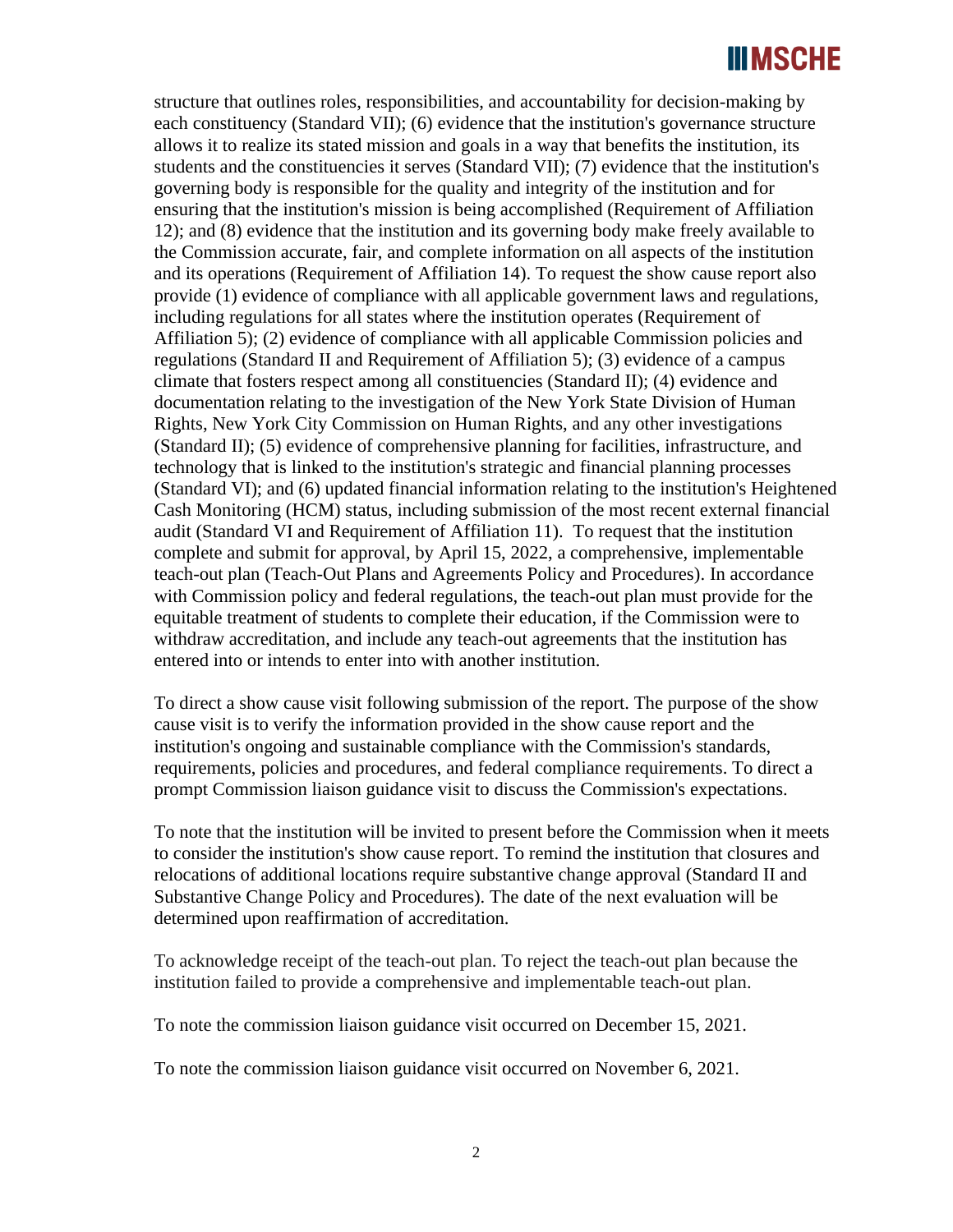## III MSCHE

This action is a non-compliance action. An explanation of this type of action is provided in the Commission's *Accreditation Actions Policy and Procedures*. If any of the information contained within the action appears to be factually incorrect, please send an email within 60 calendar days of the date of the action to [actions@msche.org.](mailto:actions@msche.org)

Pursuant to the Commission's *Communication in the Accreditation Process Policy and Procedures*, this letter serves as the Commission's official notification of this action. This accreditation action will be publicly available on the Commission's website within 24 hours of informing the institution. In accordance with policy and federal regulation, the Commission provides notification of non-compliance actions to the United States Secretary of Education, the appropriate state or other licensing or authorizing agency, and the appropriate accrediting agencies at the same time it notifies the institution, but no later than 30 days after it takes the action.

Commission policy and procedures allow for the submission of an optional institutional statement, which will be posted on the Commission's website, in response to the above noncompliance action. Any institutional statement must be on institutional letterhead, signed by an authorized representative of the institution, and submitted as a PDF document. Because the institutional statement will be posted publicly, it is important that the institutional statement address the accreditation issue and avoid issues that are not relevant to the action. Hyperlinks are not permitted to be used. The submission of an optional institutional statement must be sent to [actions@msche.org](mailto:actions@msche.org) within 60 calendar days from the date of the action.

The institution is invited to make a presentation to the Commission when the Commission considers the institution's show cause report. The *Show Cause Appearance Before the Commission Prior to Withdrawal of Accreditation* describes the procedures. Please note that the institution is required to inform the Commission of its intent to appear before the Commission at least fourteen (14) calendar days prior to the Commission meeting at which the adverse action will be considered. Additional communications will be sent from the President's Office relating to this process.

Pursuant to the Commission's *Public Disclosures Policy and Procedures* and federal regulation 34 CFR § 602.26(b), the institution is required to publicly disclose an accurate representation of its current accreditation phase and accreditation status with the Commission, which you will find on the institution's Statement of Accreditation Status (SAS) at the Commission's website. The institution is required to publicly disclose non-compliance and adverse actions. The Commission provides procedures and a sample statement for this disclosure in the *Public Disclosures Policy and Procedures* which must be implemented within seven calendar days of this notification where accreditation is referenced on the institution's website and wherever accreditation is referenced in publications.

It is critical for the institution to review and understand the Commission's policies and procedures which will explain the Commission's actions and the institution's accreditation status:

*[Accreditation Actions Policy and Procedures](https://go.msche.org/Accreditation-Actions)*